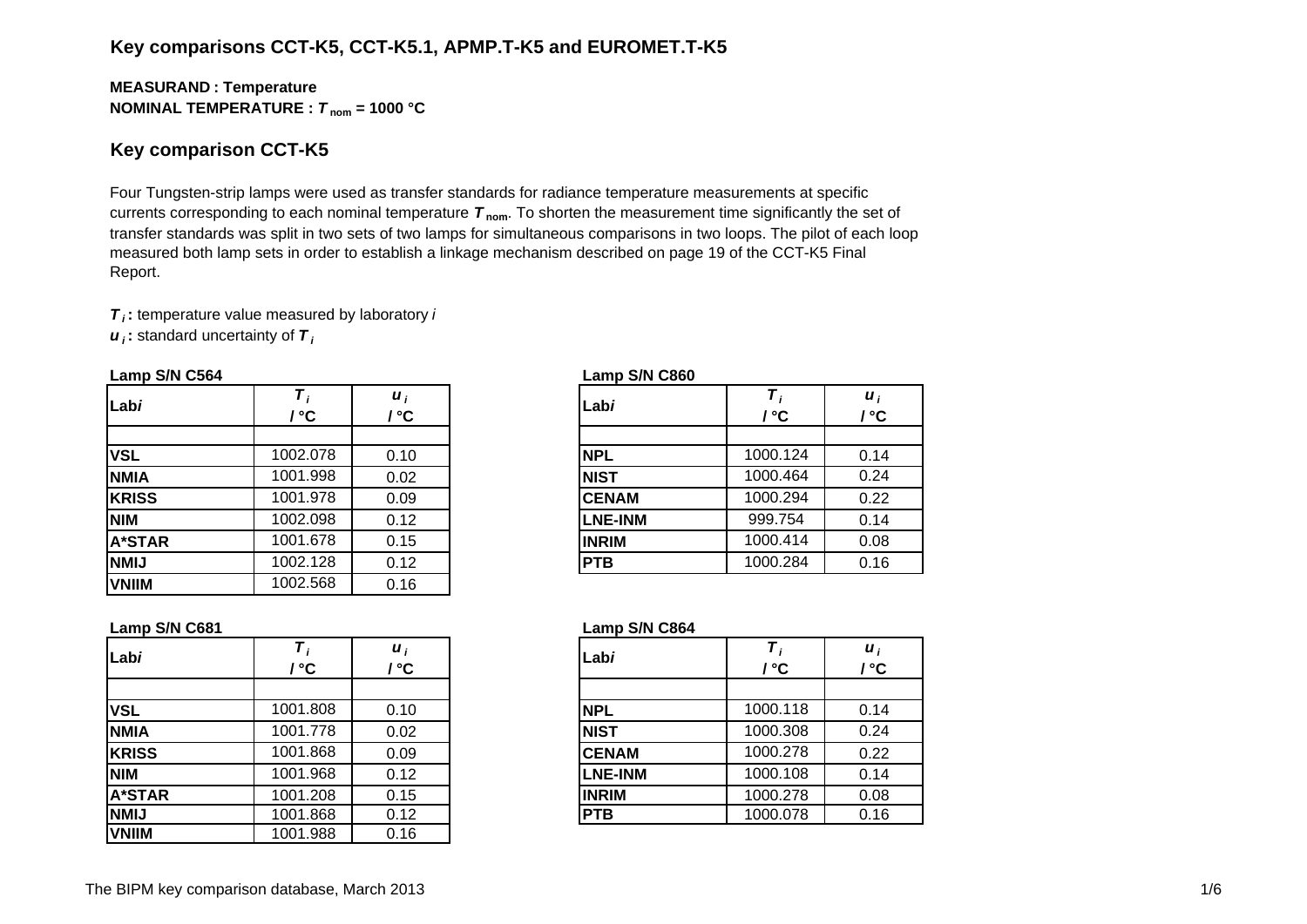## **Key comparison CCT-K5.1**

#### **This is a bilateral comparison between the PTB and the NRC.**

**T<sub>NRC</sub>**: temperature value measured at the NRC  $u_{\text{NRC}}$ : standard uncertainty of  $\tau_{\text{NRC}}$ 

**Lamp C598**  $T_{\text{NRC}} = 999.95 \text{ °C}$  **Lamp 644C**  $T_{\text{NRC}} = 1000.14 \text{ °C}$  $u_{\text{NRC}} = 0.20 \text{ °C}$  $U_{\text{NRC}} = 0.20$  °C

## **Key comparison APMP.T-K5**

Laboratory individual measurements of APMP.T-K5 participants are given in Appendix B of the APMP.T-K5 Final Report both in tabulated and in graphical forms. There were taken between 1997 and 2000.

# **Key comparison EUROMET.T-K5**

This comparison involved eight participants and was carried out from October 1999 to February 2001. The two transfer standards were Lamp S/N C564 and Lamp S/N C681 already used in CCT-K5. The individual laboratory measurements and their uncertainties are given in Tables 5 to 11 of the EUROMET.T-K5 Final Report.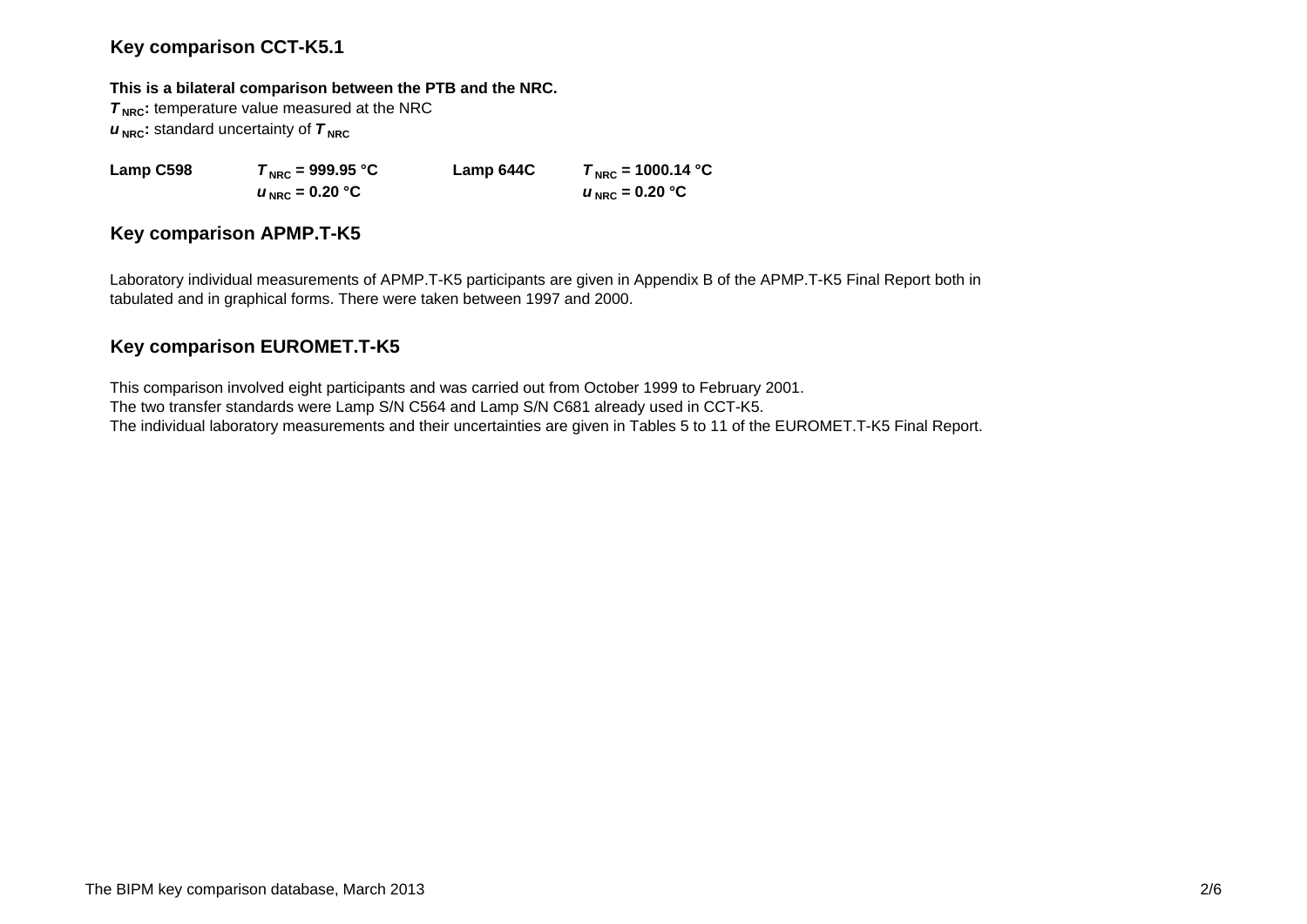# **Key comparisons CCT-K5, CCT-K5.1, APMP.T-K5 and EUROMET.T-K5**

**Key comparison CCT-K5**

**MEASURAN D : Temperature NOMINAL TEMPERATURE :**  *T* **nom = 1000 °C**

The key comparison reference value  $\bm{\tau}_{\mathsf{R}}$  for each nominal temperature  $\bm{\tau}_{\mathsf{nom}}$  and each lamp  $\bm{k}$  is calculated on the basis of the median of measured radiance temperatures  $\bm{\tau}_i$ (*k, T*  $_{\rm nom}$ ). Its standard uncertainty,  $\bm{u}(\bm{\tau}_{{\sf R}})$ , is obtained as the standard uncertainty of the median.

| Lamp             | $T_R$ / $^{\circ}$ C | $u(T_R)$ / $^{\circ}$ C |
|------------------|----------------------|-------------------------|
| C <sub>564</sub> | 1002.130             | 0.117                   |
| C681             | 1001.760             | 0.038                   |
| C860             | 1000.280             | 0.151                   |
| C864             | 1000.190             | 0.191                   |

**For each temperature**  *T* **nom the degree of equivalence of laboratory** *i* **with respect to the key comparison reference value is given by a pair of terms:**   $D_i$  and its expanded uncertainty  $U_i$  (k = 2) both expressed in K. The computation of  $D_i$  and  $U_i$  is explained in the Addendum to the CCT-K5 Final **Report.**

**For each temperature**  *T* **nom the pair-wise degree of equivalence between laboratory** *i* **and** *j* **is given by two terms:***<sup>D</sup> ij* **and its expanded uncertainty**   $U_{ij}$  ( $k$  = 2).The computation of  $D_{ij}$  and  $U_{ij}$  is also explained in the Addendum of the CCT-K5 Final Report.

# **Linking key comparison CCT-K5.1 to CCT-K5**

The linkage is made through the common participation of PTB in both key comparisons, and is detailed in the CCT-K5 and CCT-K5.1 Linkage Report.

# **Linking key comparison APMP.T-K5 to CCT-K5**

The linkage is made through the common participation of NMIJ, NIM, KRISS and NMIA in both key comparisons, and is detailed in the Addendum to the APMP.T-K5 Final Report.

# **Linking key comparison EUROMET.T-K5 to CCT-K5**

The measurements of the EUROMET.T-K5 participants are directly linked to the key comparison reference value obtained in CCT-K5 as the protocols of the two key comparisons are identical and the transfer standards are the same (see in Chapter VII of the EUROMET.T-K5 Final Report).

Degrees of equivalence relative to the CCT-K5 key comparison reference values are computed for each of the transfer standards. Pair-wise degrees of equivalence inside EUROMET.T-K5 are available in the EUROMET.T-K5 Final Report (Tables 15 to 36).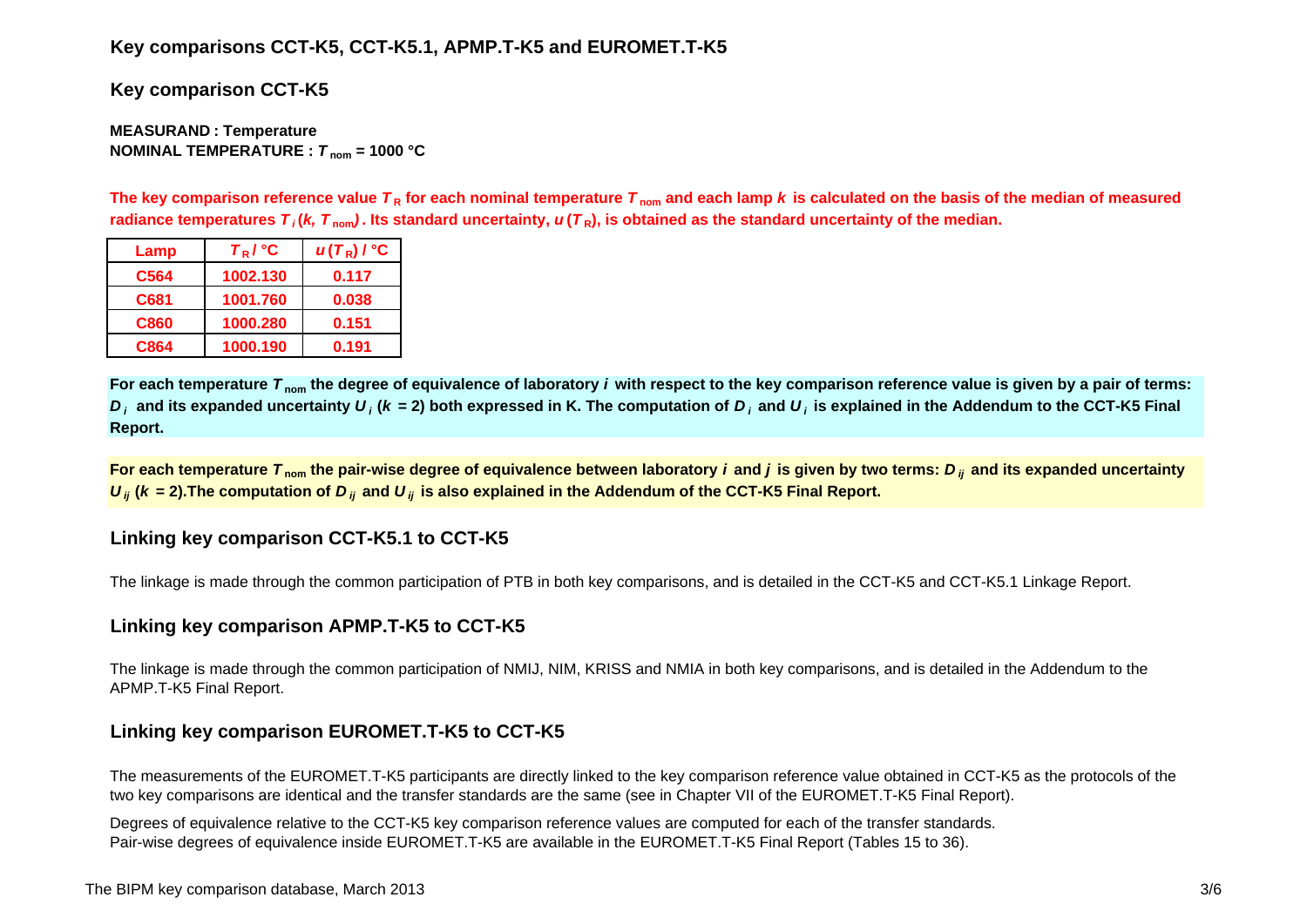#### **MEASURAN D : Temperature NOMINAL TEMPERATURE :**  *T* **nom = 1000 °C**

**Degrees of equivalence relative to the CCT-K5 key comparison reference value**

| Labi            |                  |                    |               |  |  |  |  |  |
|-----------------|------------------|--------------------|---------------|--|--|--|--|--|
|                 | $\overline{D}_i$ | $\boldsymbol{U}_i$ |               |  |  |  |  |  |
|                 |                  | / K                |               |  |  |  |  |  |
| <b>VSL</b>      | $-0.002$         | 0.221              | <b>CEM</b>    |  |  |  |  |  |
| <b>NPL</b>      | $-0.114$         | 0.294              | <b>IPQ</b>    |  |  |  |  |  |
| <b>NMIA</b>     | $-0.057$         | 0.116              | <b>UME</b>    |  |  |  |  |  |
| <b>KRISS</b>    | $-0.022$         | 0.235              | <b>MKEH</b>   |  |  |  |  |  |
| <b>NIM</b>      | 0.088            | 0.279              | <b>SMU</b>    |  |  |  |  |  |
| <b>A*STAR</b>   | $-0.502$         | 0.314              | <b>SP</b>     |  |  |  |  |  |
| <b>NMIJ</b>     | 0.053            | 0.258              | <b>IIKES</b>  |  |  |  |  |  |
| <b>VNIIM</b>    | 0.333            | 0.345              | <b>VSL</b>    |  |  |  |  |  |
| <b>NIST</b>     | 0.151            | 0.487              |               |  |  |  |  |  |
| <b>CENAM</b>    | 0.051            | 0.449              |               |  |  |  |  |  |
| <b>LNE-INM</b>  | $-0.304$         | 0.366              |               |  |  |  |  |  |
| <b>INRIM</b>    | 0.111            | 0.179              |               |  |  |  |  |  |
| <b>PTB</b>      | $-0.054$         | 0.183              |               |  |  |  |  |  |
| <b>NRC</b>      | 0.081            | 0.559              |               |  |  |  |  |  |
|                 |                  |                    |               |  |  |  |  |  |
| <b>A*STAR</b>   | 0.08             | 0.59               |               |  |  |  |  |  |
| <b>KIM-LIPI</b> | 0.30             | 1.84               | <b>Black:</b> |  |  |  |  |  |
| <b>CMS/ITRI</b> | $-0.17$          | 1.07               | Green:        |  |  |  |  |  |

|                               | $\bm{D}_i$ | $\boldsymbol{U}_i$ |              | $\bm{D}$ | $\boldsymbol{U}_i$ |              | D       | $\overline{\boldsymbol{U}_i}$ |
|-------------------------------|------------|--------------------|--------------|----------|--------------------|--------------|---------|-------------------------------|
|                               | / K        |                    |              |          | /K                 |              |         | / K                           |
|                               | $-0.002$   | 0.221              | <b>CEM</b>   | $-0.01$  | 0.33               | <b>CEM</b>   | 0.03    | 0.23                          |
|                               | $-0.114$   | 0.294              | <b>IPQ</b>   | 0.13     | 0.70               | <b>IPQ</b>   | $-0.12$ | 0.69                          |
| А                             | $-0.057$   | 0.116              | <b>UME</b>   | $-1.30$  | 0.40               | <b>UME</b>   | $-1.38$ | 0.29                          |
| $\overline{\text{s}}\text{s}$ | $-0.022$   | 0.235              | <b>MKEH</b>  | $-0.73$  | 2.49               | <b>MKEH</b>  | $-0.65$ | 2.48                          |
|                               | 0.088      | 0.279              | <b>SMU</b>   | $-0.86$  | 0.50               | <b>SMU</b>   | $-0.46$ | 0.45                          |
| TAR                           | $-0.502$   | 0.314              | SP           | $-0.47$  | 0.74               | <b>SP</b>    | $-0.46$ | 0.71                          |
|                               | 0.053      | 0.258              | <b>MIKES</b> | $-0.64$  | 1.03               | <b>MIKES</b> | $-0.51$ | 0.86                          |
| M                             | 0.333      | 0.345              | <b>VSL</b>   | 0.15     | 0.31               | <b>VSL</b>   | 0.00    | 0.22                          |

|    | D,      | $\boldsymbol{U}_i$ |                        | $D_i$   | $\boldsymbol{\mathsf{U}}_i$ |
|----|---------|--------------------|------------------------|---------|-----------------------------|
|    |         | / K                |                        |         | / K                         |
|    | $-0.01$ | 0.33               | <b>CEM</b>             | 0.03    | 0.23                        |
|    | 0.13    | 0.70               | <b>IPQ</b>             | $-0.12$ | 0.69                        |
|    | $-1.30$ | 0.40               | <b>UME</b>             | $-1.38$ | 0.29                        |
| Н  | $-0.73$ | 2.49               | <b>MKEH</b>            | $-0.65$ | 2.48                        |
|    | $-0.86$ | 0.50               | <b>SMU</b>             | $-0.46$ | 0.45                        |
|    | $-0.47$ | 0.74               | $\overline{\text{SP}}$ | $-0.46$ | 0.71                        |
| ΞS | $-0.64$ | 1.03               | <b>MIKES</b>           | $-0.51$ | 0.86                        |
|    | 0.15    | 0.31               | <b>VSL</b>             | 0.00    | 0.22                        |

**Black: participants in CCT-K5 Green: participant in CCT-K5.1 Blue: participants in APMP.T-K5 Oran g e: participants in EUROMET.T-K5 (measurements with Lamp S/N C564)**

**Gre y: participants in EUROMET.T-K5 (measurements with Lamp S/N C681)**

**Lamp S/N C564 Lamp S/N C681**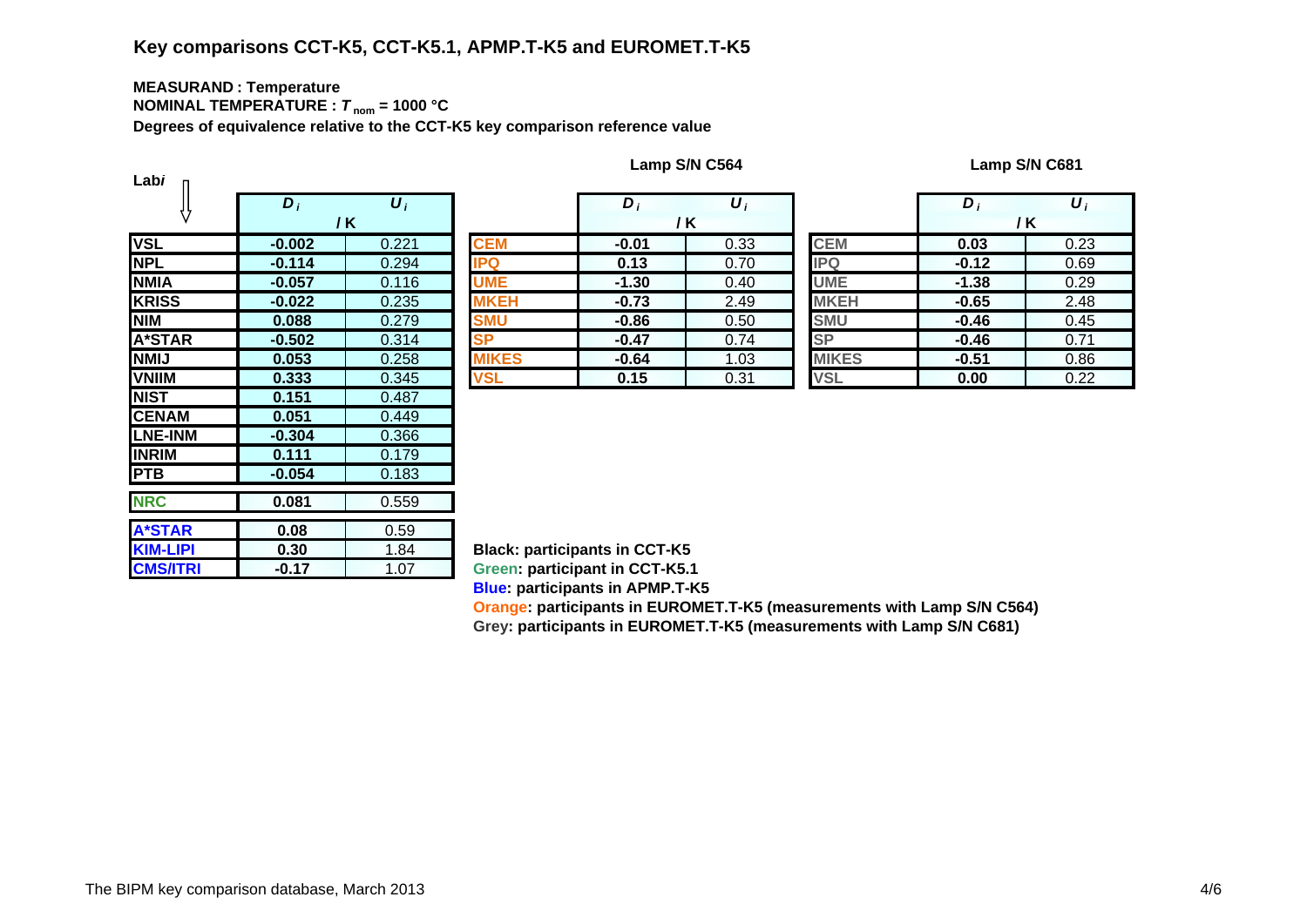### **Key comparisons CCT-K5 and CCT-K5.1 MEASURAND**

#### **NOMINAL TEMPERATURE :**  $T_{\text{nom}} = 1000 \text{ °C}$

**Matrix of equivalence Pair-wise degrees of equivalence involving APMP.T-K5 participants are not computed.**

|                |                   | Lab <i>i</i>                      |                |                                              |                             |                                     |                                        |                                 |                      |  |
|----------------|-------------------|-----------------------------------|----------------|----------------------------------------------|-----------------------------|-------------------------------------|----------------------------------------|---------------------------------|----------------------|--|
| Lab <i>i</i>   |                   | VSL                               | <b>NPL</b>     | <b>NMIA</b>                                  | <b>KRISS</b>                | <b>NIM</b>                          | A*STAR                                 | <b>NMIJ</b>                     | <b>VNIIM</b>         |  |
|                | υ,                | $\boldsymbol{U}_{ii}$<br>$D_{ii}$ | $D_{ii}$       | $\boldsymbol{U}$ ii<br>$\boldsymbol{D}_{ii}$ | $D_{ii}$<br>$\bm{U}_{ii}$   | $U_{ii}$<br>$\boldsymbol{\nu}_{ii}$ | $\boldsymbol{U}$ ii<br>D <sub>ii</sub> | $D_{ii}$<br>$\boldsymbol{U}$ ii | $U_{ii}$<br>$D_{ii}$ |  |
|                | / K               | / K                               | 7 K            | / K                                          | / K                         | 7 K                                 | / K                                    | / K                             | / K                  |  |
| <b>VSL</b>     | $-0.002$<br>0.221 |                                   | 0.113<br>0.386 | 0.055<br>0.206                               | $\mathbf{0}$                | 0.320<br>$-0.090$                   | 0.500<br>0.375                         | .055                            | $-0.335$<br>0.408    |  |
| <b>NPL</b>     | 0.294<br>$-0.114$ | 0.386<br>$-0.113$                 |                | $-0.058$<br>0.334                            | -0.093                      |                                     | .388                                   | -0.168<br>0.408                 | 0.463<br>$-0.448$    |  |
| <b>NMIA</b>    | 0.116<br>-0.057   | 0.206<br>$-0.055$                 | 0.058<br>0.334 |                                              | $-0.035$<br>0.192           | $-0.145$                            | .445                                   | 0.244                           | 0.369<br>$-0.390$    |  |
| <b>KRISS</b>   | 0.235<br>$-0.022$ | .28<br>$-0.020$                   | ) 382<br>0.093 | 0.035<br>0.192                               |                             | $-0.110$<br>0.300                   | .480                                   | 309                             | $-0.355$<br>0.436    |  |
| <b>NIM</b>     | 0.279<br>0.088    | 0.090                             |                |                                              | 0.300<br>$\mathbf{0}$<br>10 |                                     | 0.590                                  | 345                             | $-0.245$<br>0.459    |  |
| <b>A*STAR</b>  | 0.314<br>$-0.502$ | $-0.500$                          |                |                                              | 394                         | $-0.590$<br>0.420                   |                                        | 0.398<br>$-0.555$               | $-0.835$<br>0.442    |  |
| <b>NMIJ</b>    | 0.258<br>0.053    | 0.055                             |                |                                              | פר                          | 345                                 | 0.398<br>0.555                         |                                 | $-0.280$ 0.431       |  |
| <b>VNIIM</b>   | 0.345<br>0.333    | 0.335                             |                |                                              | 36                          |                                     |                                        | 0.280<br>0.431                  |                      |  |
| <b>NIST</b>    | 0.487<br>0.151    | 0.153                             |                | I.5                                          |                             |                                     |                                        | 0.564                           | 0.605<br>$-0.183$    |  |
| <b>CENAM</b>   | 0.449<br>0.051    | 0.053                             |                | 0.108<br>0.476                               | 0.5<br>0.07                 | $-0.038$<br>0.534                   | 0.560<br>0.553                         | 0.530                           | 0.574<br>$-0.283$    |  |
| <b>LNE-INM</b> | 0.366<br>$-0.304$ | $-0.303$                          | -0.            | 35<br>-0.248                                 | .283                        | $-0.393$                            | .198<br>O.                             | $-0.358$<br>$0.42^{0}$          | $-0.638$<br>0.479    |  |
| <b>INRIM</b>   | 0.179<br>0.111    | 0.113                             |                | .168<br>O.<br>.24                            | .305<br>O.                  | 0.023                               | 0.6<br>38                              | 0.337<br>0.058                  | 0.401<br>$-0.223$    |  |
| <b>PTB</b>     | 0.183<br>$-0.054$ | 0.41<br>$-0.053$                  | 0.437<br>0.060 | 0.369<br>0.003                               |                             | 0.442<br>$-0.7$<br>143.             | $\mathbf{0}$<br>.448                   | 0.437<br>$-0.108$               | 0.489<br>$-0.388$    |  |
|                |                   |                                   |                |                                              |                             |                                     |                                        |                                 |                      |  |

**NRC 0.081** 0.559 0.559 **0.083** 0.601 **0.195** 0.631 **0.138** 0.570 **0.103** 0.606 **-0.007** 0.624 **0.583** 0.641 **0.028** 0.615 **-0.252** 0.657

|                                            |          |                             | Labj                                       |                                          |          |                             |                         |                             |          |                                          |          |            |  |                              |       |
|--------------------------------------------|----------|-----------------------------|--------------------------------------------|------------------------------------------|----------|-----------------------------|-------------------------|-----------------------------|----------|------------------------------------------|----------|------------|--|------------------------------|-------|
| Labi<br>$D_i$<br>$\boldsymbol{U}_i$<br>/ K |          | <b>NIST</b>                 |                                            | <b>CENAM</b>                             |          |                             | <b>LNE-INM</b>          | <b>INRIM</b>                |          | <b>PTB</b>                               |          | <b>NRC</b> |  |                              |       |
|                                            |          | $U_{ii}$<br>$D_{ii}$<br>/ K |                                            | $\boldsymbol{U}_{ij}$<br>$D_{ii}$<br>/ K |          | $U_{ii}$<br>$D_{ij}$<br>/ K |                         | $U_{ii}$<br>$D_{ij}$<br>/ K |          | $\boldsymbol{U}_{ij}$<br>$D_{ij}$<br>/ K |          | $D_{ii}$   |  | $\boldsymbol{U}_{ij}$<br>/ K |       |
| <b>VSL</b>                                 | $-0.002$ | 0.221                       | $-0.153$                                   | 0.548                                    | $-0.053$ | 0.514                       | 0.303                   | 0.406                       | $-0.113$ | 0.310                                    | 0.053    | 0.416      |  | $-0.083$                     | 0.601 |
| <b>NPL</b>                                 | $-0.114$ | 0.294                       | $-0.265$                                   | 0.561                                    | $-0.165$ | 0.522                       | 0.190                   | 0.435                       | $-0.225$ | 0.328                                    | $-0.060$ | 0.437      |  | $-0.195$                     | 0.631 |
| <b>NMIA</b>                                | $-0.057$ | 0.116                       | $-0.208$                                   | 0.513                                    | $-0.108$ | .476                        | 0.248                   | 0.357                       | $-0.168$ |                                          | $-0.003$ | 0.369      |  | $-0.138$                     | 0.570 |
| <b>KRISS</b>                               | $-0.022$ | 0.235                       | $-0.173$                                   | 0.546                                    | $-0.073$ | 0.51                        | 0.283                   | 0.402                       | $-0.133$ | 0.305                                    | 0.033    | 0.413      |  | $-0.103$                     | 0.606 |
| <b>NIM</b>                                 | 0.088    | 0.279                       | $-0.063$                                   | 0.568                                    | 0.038    | 0.534                       | 0.393                   | 0.431                       | $-0.023$ |                                          | 0.143    | 0.442      |  | 0.007                        | 0.624 |
| <b>A*STAR</b>                              | $-0.502$ | 0.314                       | $-0.653$                                   | 0.592                                    | $-0.553$ | 0.560                       | .198                    | .463                        | $-0.613$ | .38                                      | $-0.448$ | 0.473      |  | $-0.583$                     | 0.641 |
| <b>NMIJ</b>                                | 0.053    | 0.258                       | $-0.098$                                   | 0.564                                    | 0.003    | 0.530                       | 0.358                   | 0.427                       | $-0.058$ | 0.337                                    | 0.108    | 0.437      |  | $-0.028$                     | 0.615 |
| <b>VNIIM</b>                               | 0.333    | 0.345                       | 0.183                                      | 0.605                                    | 0.283    | 0.574                       | 0.638                   | 0.479                       | 0.223    | 0.401                                    | 0.388    | 0.489      |  | 0.252                        | 0.657 |
| <b>NIST</b>                                | 0.151    | 0.487                       |                                            |                                          | 0.100    | 0.655                       | 0.455                   | $0.6^{\circ}$               | 0.040    | 0.506                                    | 0.205    | 0.578      |  | 0.070                        | 0.741 |
| <b>CENAM</b>                               | 0.051    | 0.449                       | $-0.100$                                   | 0.655                                    |          |                             | 0.355                   | 0.554                       | $-0.060$ | 0.472                                    | 0.105    | 0.552      |  | $-0.030$                     | 0.716 |
| <b>LNE-INM</b>                             | $-0.304$ | 0.366                       | $-0.455$                                   | 0.612                                    | $-0.355$ | 0.554                       |                         |                             | $-0.415$ | 0.405                                    | $-0.250$ | 0.509      |  | $-0.385$                     | 0.668 |
| <b>INRIM</b>                               | 0.111    | 0.179                       | -0.040                                     | 0.506                                    | 0.060    | .472                        | 0.415                   | 0.405                       |          |                                          | 0.165    | 0.360      |  | 0.030                        | 0.587 |
| <b>PTB</b>                                 | $-0.054$ | 0.183                       | $-0.205$                                   | 0.578                                    | $-0.105$ | 0.552                       | 0.250                   | 0.509                       |          | $-0.165$ 0.360                           |          |            |  | $-0.135$                     | 0.588 |
| <b>NRC</b>                                 | 0.081    | 0.559                       | $\blacksquare$ -0.070 $\blacksquare$ 0.741 |                                          |          |                             | $0.030$   0.716   0.385 | $0.668$                     |          | $-0.030$   0.587                         | 0.135    | 0.588      |  |                              |       |

**NRC**